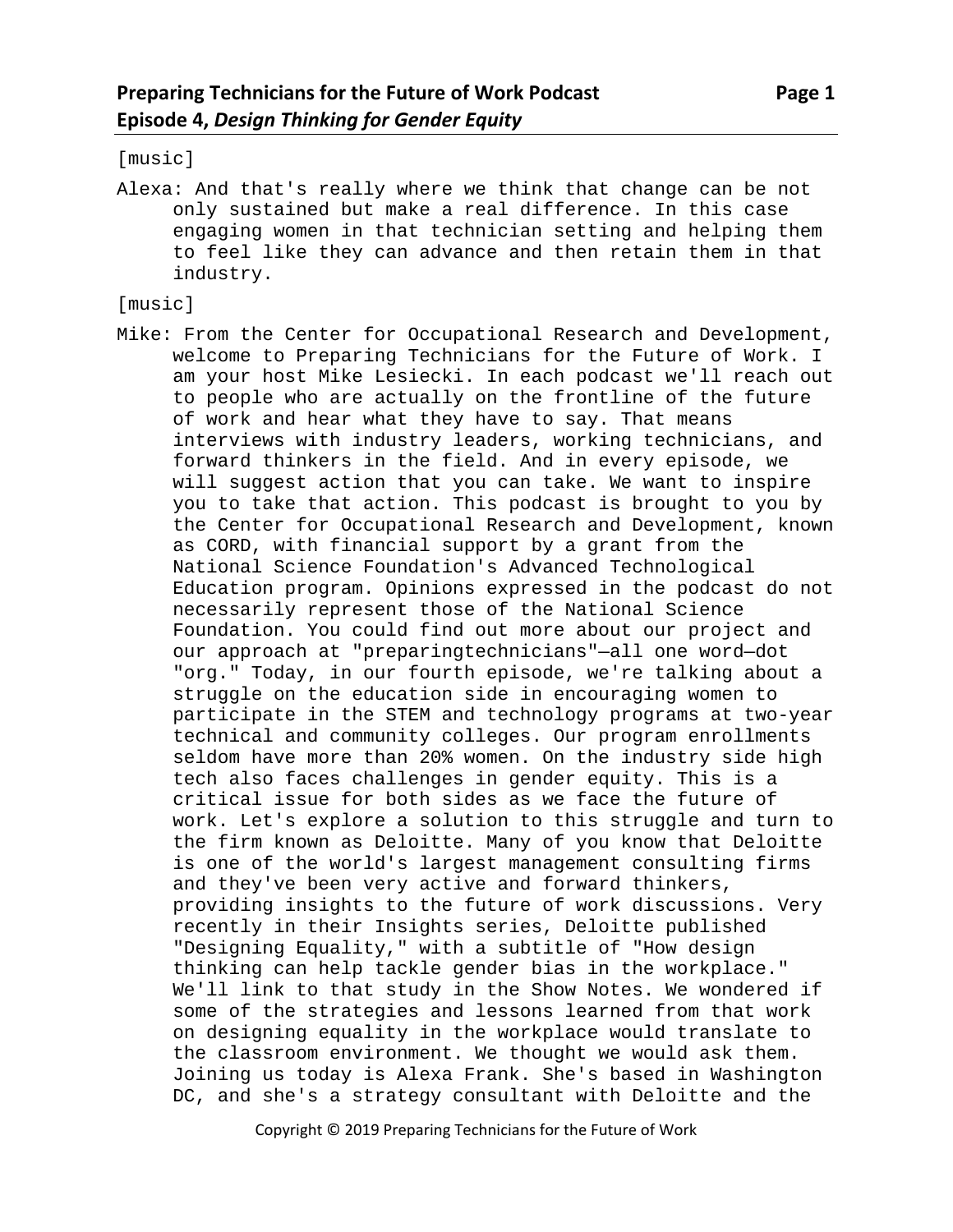Program Lead for Deloitte's Women's Initiative. Alexa, what sort of clients do you work with?

- Alexa: Hi! Yeah, so I work in our Strategy and Analytics Practice. And primarily there we work with government clients across the federal, state, local, and public sectors. For the work with the Women's Initiative, we call that WIN at Deloitte, and that's a group that's been around since about 1993. One of the first women's Business Resource Groups, or BRG's as they call them, focused on internally figuring out how to better advance and support women at Deloitte. And since 1993, it's really evolved into more of an initiative that focuses both internally and externally on promoting our thinking around women's leadership, improving gender equality in the workplace, and supporting women in their career experiences.
- Mike: Well thanks, Alexa. And thanks for joining us today. I also want to welcome Rachael Munkacsi, who is also a consultant with Deloitte Consulting. Rachael, your efforts are more on the policy side, is that right?
- Rachael: Yeah, that's correct, Mike. Prior to joining Deloitte, my background has really been in women-centered policy, both healthcare and legislation. I have worked with organizations like Women in Government, kind of supporting bipartisan efforts and solutions for Women in State Legislatures, have done some consulting for the National Women's Law Center around the Affordable Care Act, and most recently just led a pro bono project with Deloitte, really helping us to improve women's leadership retention across the military, which is one of our answers to this "Designing Equality" paper that we're really excited to talk about today.
- Mike: Cool! Thanks, Rachael. Thank you for joining. And, as a special guest on today's podcast, we've invited Hope Cotner, President and CEO of CORD. We'd like her to join in our discussion. Hope, broadly speaking, CORD works all over the country and internationally to provide innovative programs that help individuals prepare for careers in their higher education, right?
- Hope: That's right, Mike. And we're excited about our involvement in the Preparing Technicians for the Future of Work project, and to engage in a discussion today with our colleagues from Deloitte.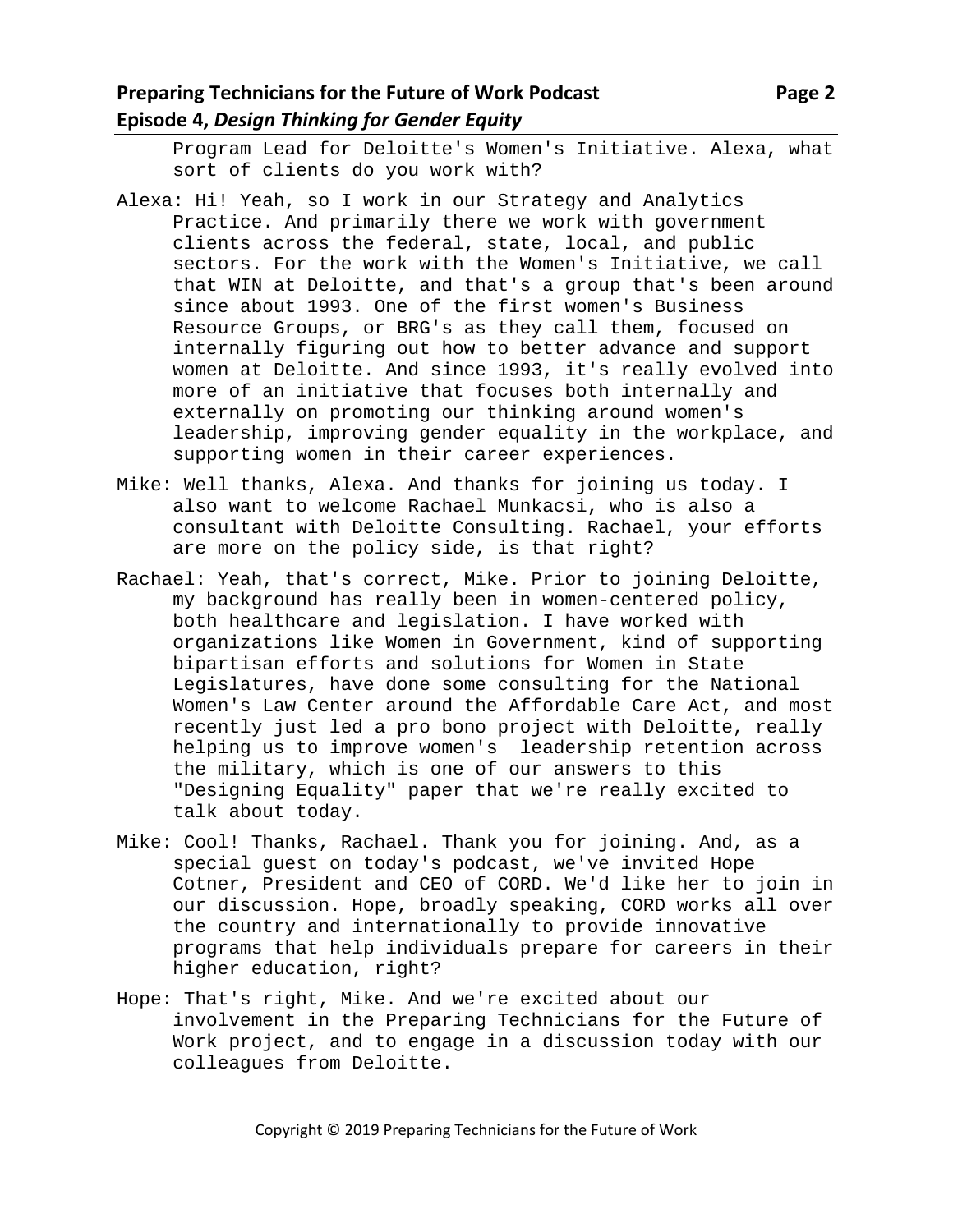- Mike: Thank you, too, Hope, for joining. Back to Alexa. Alexa, you were one of the lead authors on the "Designing Equality" project. Will you tell us more about that, and this concept of "design thinking?"
- Alexa: Yeah, of course! So, last year we published this piece on using design thinking to tackle gender bias in the workplace, something that seeks to better prepare organizations and industries to understand the experiences of the women in their organization, and use that insight to drive more inclusive and diverse workplaces that really benefit from that diversity. And while we focus on gender in the paper, we also make the argument that this type of approach can really extend to other different groups and identities when thinking about inclusion. So, the paper addresses this question of, "What are organizations really struggling with, when it comes to diversity and inclusion?" with that particular lens to women and gender. And so, when we think about the elements of that question, we thought about it as twofold. One, across many sectors of work women remain underrepresented in leadership positions, and often report levels of disempowerment in their work, and report less confidence in their ability to advance, compared to their male colleagues. And secondly, merely placing women in leadership positions isn't really enough to drive change in the culture from the top down, which is really what organizations are seeking when they're trying to address these questions about better having a representation of women, engaging them, retaining, and advancing that group. And so, what's really needed to drive that change in this arena are intersectional experiences and voices that drive how the problem within organizations, cultures, and policy are identified and defined. So, how are you defining the problem? Are you engaging the people who might be experiencing that to define that problem? As well as, are you engaging them to create solutions? Test and implement those solutions? And evaluate them? So, it's really about using the "user," in this case women, and using their experiences to guide problem definition and solution creation from the bottom up. It sounds like a lot, but for true sustainable change to really happen to culture, it all really needs to be driven by the key people and the users who are experiencing that. And so, that was really the base of the paper, and the problem we were trying to help organizations address.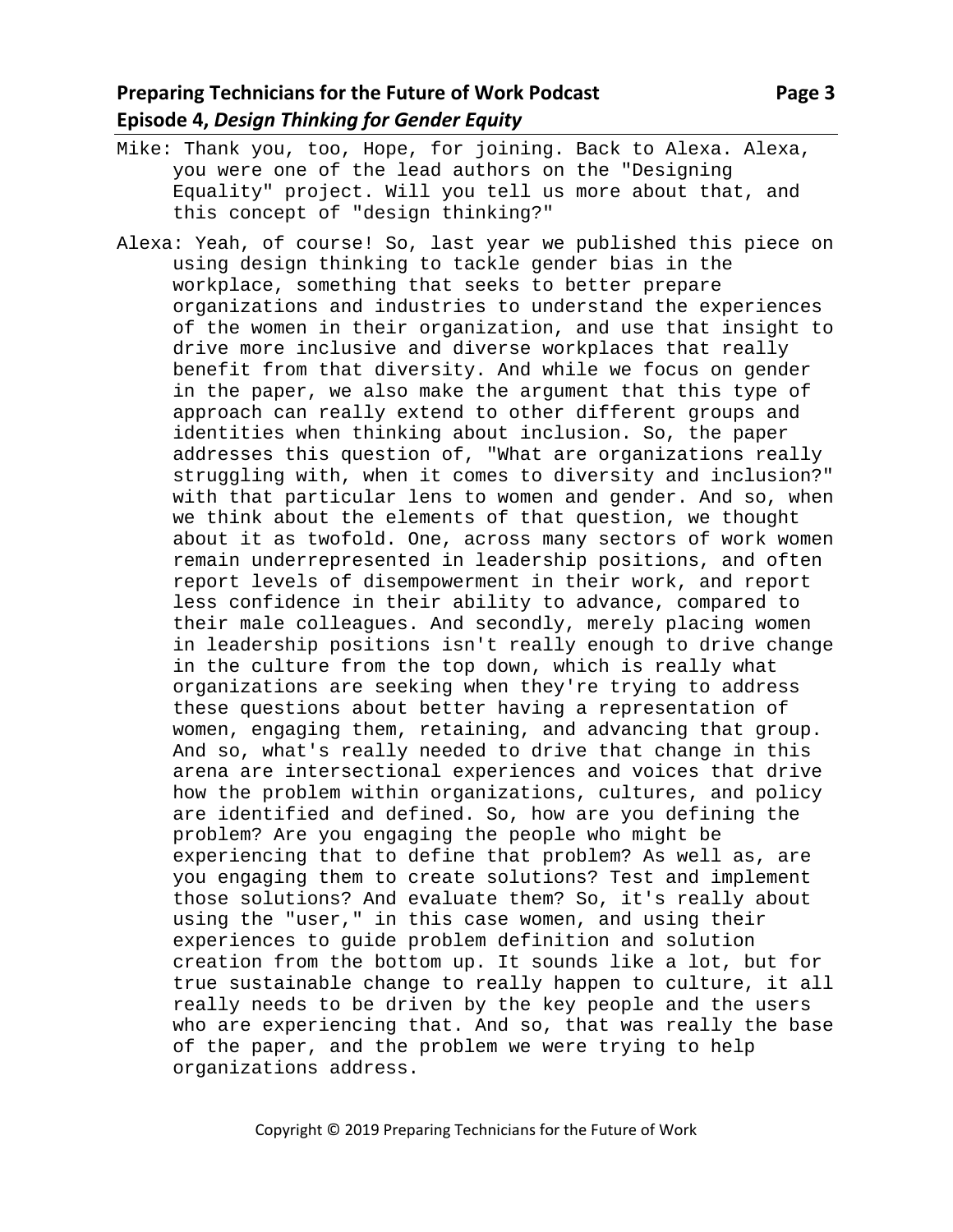# **Preparing Technicians for the Future of Work Podcast Page 4 Approximate Page 4 Episode 4,** *Design Thinking for Gender Equity*

- Rachael: Absolutely. And Alexa, to add to that, something like that's really kind of increasingly complicated about this question is that, we all know, women are not a monolithic group. We're not all the same. Being a woman is not one type of experience. And so, more and more we see an increasingly diverse workforce with these kind of evolving elements, to your point about the future of work, and how people work, what they do, who does it, you know, all these themes. We have to acknowledge that people have really different identities that intersect with gender identity even things like political identity, sexual orientation, religion, racial identity, ethnic background. All of these things really shape people's experiences in an environment as well, and of course, shape the biases that they might bring into it, which really impacts the ways that women are able to move through their careers within different organizations, especially in the STEM area, making it really complex, and just adding another layer of trickiness to designing inclusive environments that encourage people to kind of engage, and perform in advance all the things we want to see organizations do to optimally perform.
- Mike: Well, thank you, both. Alexa, can you tell us more about this concept of "design thinking," and how it works?
- Alexa: Yeah, of course. And that's the question we hear a lot, because it's a very trendy word in the space. And a lot of times it's difficult to figure out, "What does that really mean? How is that supposed to change the way I, as a organizational leader, think?" And so "design thinking" is really the crux of this approach that we described in "Designing Equality." And it simply just encourages people to, instead of problem solving from the top down, based on surface level data or observations, it rather encourages one to dig deep into the employee experience, understand that perspective and that experience, and then think about changes to the design of the environment that an employee exists in, that's really grounded in empathy and understanding. So, it relies on research that has found that small tweaks in language, policies, processes, programs, all organizational elements—small tweaks to those can be really major drivers of change. And that's what we mean when we think about design thinking: making small changes to design that can really yield larger scale and change in impact. And it's really leveraging that human experience as the North Star, and answering tough questions, such as what we're talking about here today,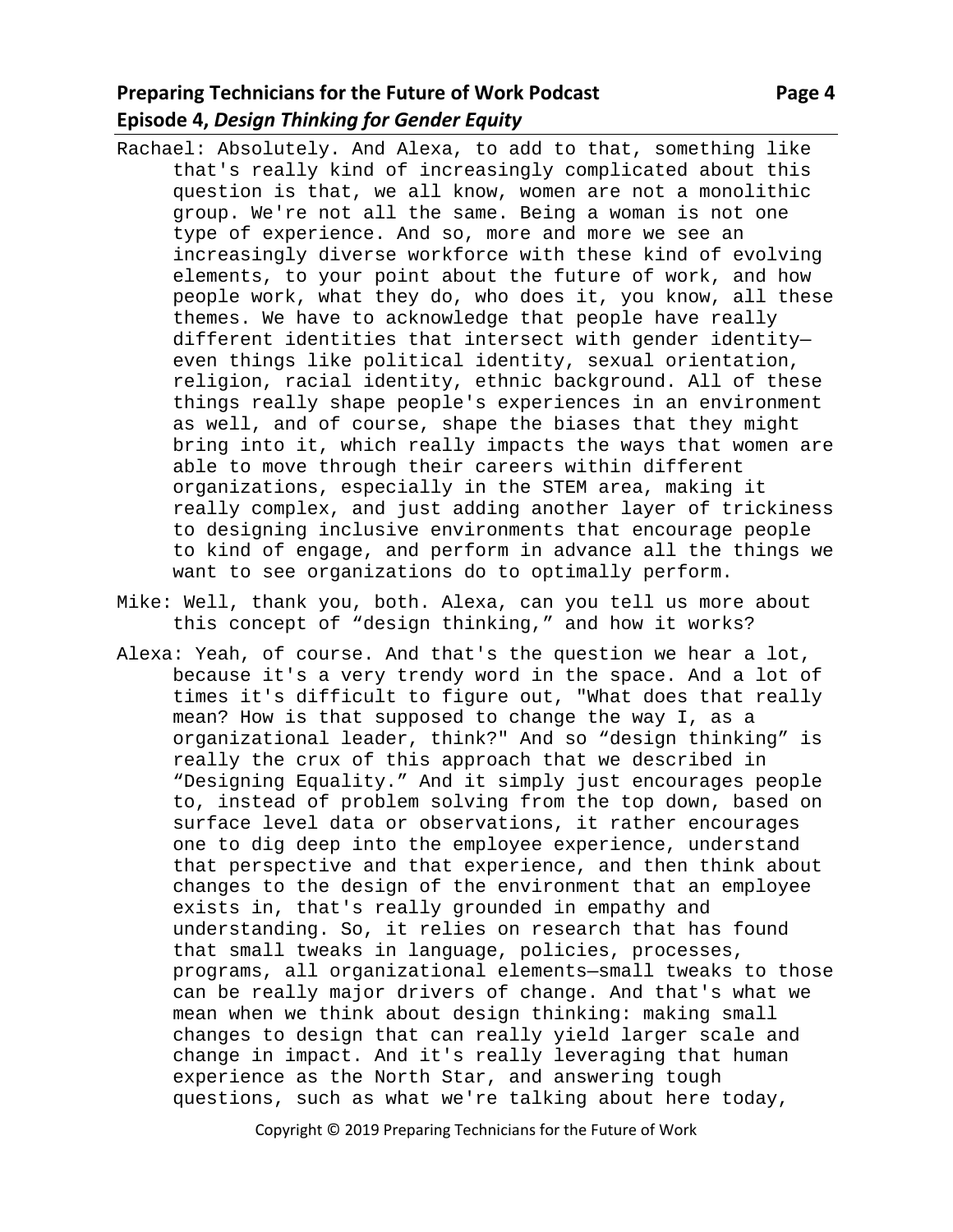### **Preparing Technicians for the Future of Work Podcast Page 5 Episode 4,** *Design Thinking for Gender Equity*

which is, "How to engage and retain more women in an industry?" So, for example, rather than simply relying on a business resource group or a leadership initiative to support women, you might rather ask questions like, "What is one experiencing when they read a job application?" Or, "...when they walk into a work environment?" Or "...they participate in an interview?" "What cues are being given and received?" "What processes and policies may allow people to rely more on a bias, than on an objective plan for decision making?" "Where is bias seeping in—that we don't want it to?" "Where along the journey might women be having a different experience than men (or others) that limits their ability or opportunity to engage or advance?" And so, a classic example that we've referenced in the paper was for orchestra auditions, actually a few decades ago. And they essentially added a curtain to make them "blind auditions." And then they covered the hardwood floors with a rug on the stage to sort of erase the sound of woman's foot wear (heels). And once they did those two small design changes, there was a noticeable increase in the number of women that were chosen for positions. And now we see that women in orchestras are actually much more "equal" than they were a few decades ago. And this is a really fascinating example of what we mean when we say, "design thinking"—thinking about changing the design in the environment to generate change.

Rachael: Yeah, Alexa, I love that orchestra example, and I use that a lot in my conversations with clients, as well. And this is exactly what we mean when we say, you know, thinking through changes to design based on the user experience and the human lens of what's really happening here, what the impacts are to these very tiny—sometimes invisible—elements of our environment. And, for example, in this context, for women in STEM, bringing in the key user, in this case women and other key stakeholders in a specific technical environment, like the classroom or on-the-job training, to learn more about their experiences and what really impacts them to define the problem and work with them to co-create solutions, test and evaluate those solutions, and then build the changes together. That's really what's gonna bring about the most change in increasing the representation of women in this space. And we argue that really relying on empathy and better understanding one's experience will be a major key differentiator in creating change around inclusion and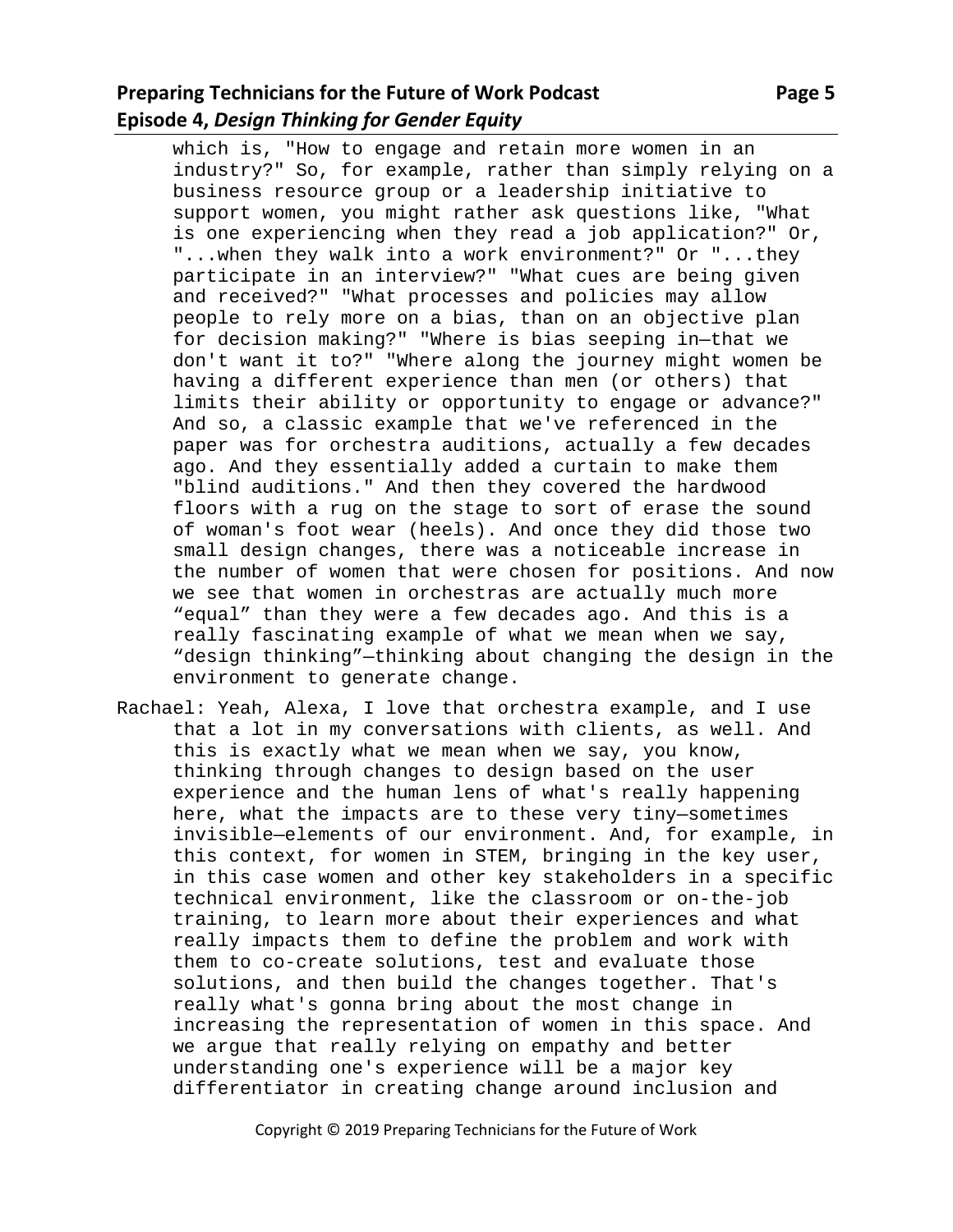# **Preparing Technicians for the Future of Work Podcast Page 6 <b>Page 6 Episode 4,** *Design Thinking for Gender Equity*

diversity that's practical and sustainable, right? Because, if you're involving the users and the people who are involved in the solution, they feel ownership and accountability around really carrying those solutions out and holding one another accountable to making the change happen. And one more point here. We really think and have seen how the market is calling for this type of differentiation, and how they approach inclusion, and how our government clients certainly approach inclusion. You guys might have heard that Deloitte typically annually publishes a report called the "Global Human Capital Trends." This is where we conduct a broad-brush, and qualitative and quantitative, research in our client's space—partially through surveying. And just really learn about what's going on, what kind of trends and pain points our clients are experiencing with their workforces today. So, in the 2018 report, we actually found that 65 percent of CEOs rated "inclusive growth" as a top-three strategic concern, and more than three times greater than the proportion citing shareholder value, right? So, inclusion is more important to CEOs right now then shareholder value! That's a huge powerful statement right there. Another thing we learned is that there's kind of a broader theme around the importance of social enterprise for organizations. Really meaning that investing first in an organization's own employees and their experiences is a tremendous priority for many of our clients, and something that they're really hoping to see, and have addressed specifically through this design thinking approach, that starts with the problem and engaging the users.

Alexa: So, one thing I'll add on to that quickly, Rachael, is a great point you made, that, not only are we talking about relying on the human experience to drive the research and the problem definition, but also the solution creation. So, when we talk about investing in the employee experience, bringing them along to say, "You've helped us to find the problem, based on your experience. But let's co-create what solutions could look like. Let's work together to pick what solutions to test. And let's look at data, to see if those solutions actually work in achieving the goal we want." And so, it's really bringing their experience along the entire way. So, it's not only design thinking, but then also using that user experience and, in this case, women, to drive cocreation of solutions, testing, and evaluation. And that's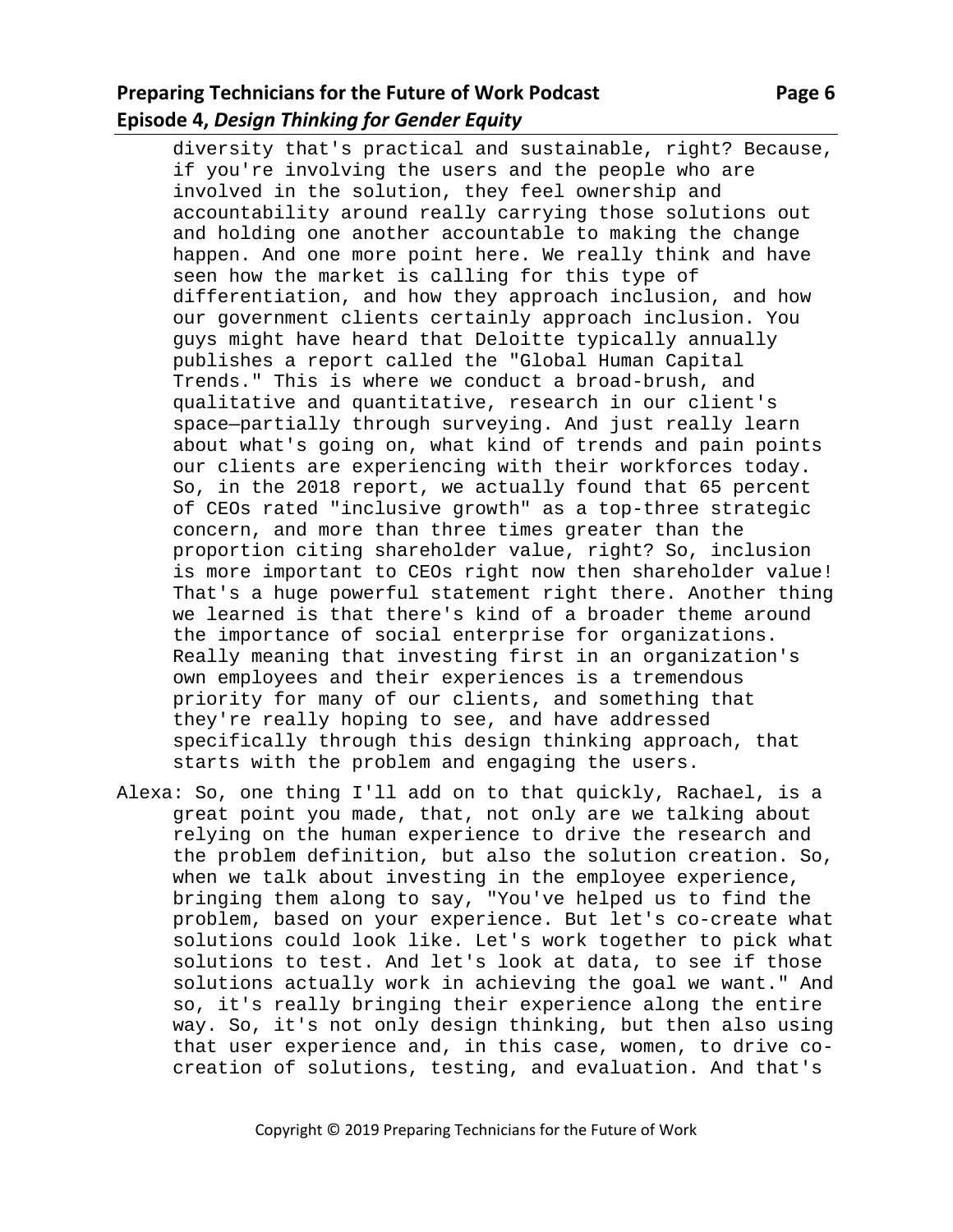where we argue that sustainability of change will come from.

- Rachael: That's so important, because it's surprising how frequently that gets left out of the solutioning process, how frequently we see our clients encountering issues over and over again because they're not necessarily including users at the center of the problem-solving experience. And we see solutions be generated but they're not necessarily sticky enough because the buy-in and the input from the user experience isn't necessarily there. So, that's what this approach really does.
- Hope: Great points, Rachael. This is Hope, and I just wanted to comment that, in thinking about the way you're looking at user-driven solutions, wondering what we can do from an education perspective? We struggle so often in our classrooms and in the larger educational systems to encourage women to participate and, when they do participate, to persist in technology programs. So, I'm wondering what both of you might think about how we can learn from the work that you've done in your study, and your work on design thinking in the broader context, and how we can apply that to the work that we're doing in preparing technicians?
- Copyright © 2019 Preparing Technicians for the Future of Work Rachael: Yep, Hope, this is Rachael. I can hop in there. Those are all really great questions. And we know that the struggle on the education side is definitely with encouraging women to, two-fold, participate in the STEM and technology programs at all, and then, really getting them to stick with it, to your point. And we've seen a number recently, I think, program enrollments seldom have more than 20% women in these fields. So, classroom or on-the-job training functions are, in many ways, no different than organizational environments, and can really benefit from this design thinking. It's really about creating an environment or a process that mitigates bias and encourages inclusive engagement and authenticity. The "designing equality" work really discusses how organizations like this space, can use design thinking, and these types of techniques, to really help mitigate gender bias using these, really kind of small tweaks that Alexa mentioned earlier. The best part about this approach is that it's entirely customizable and really agile to a specific environment. So, the whole STEM field is not one entity and its problems, and its people, and its resources, or capabilities for addressing solutions are really all about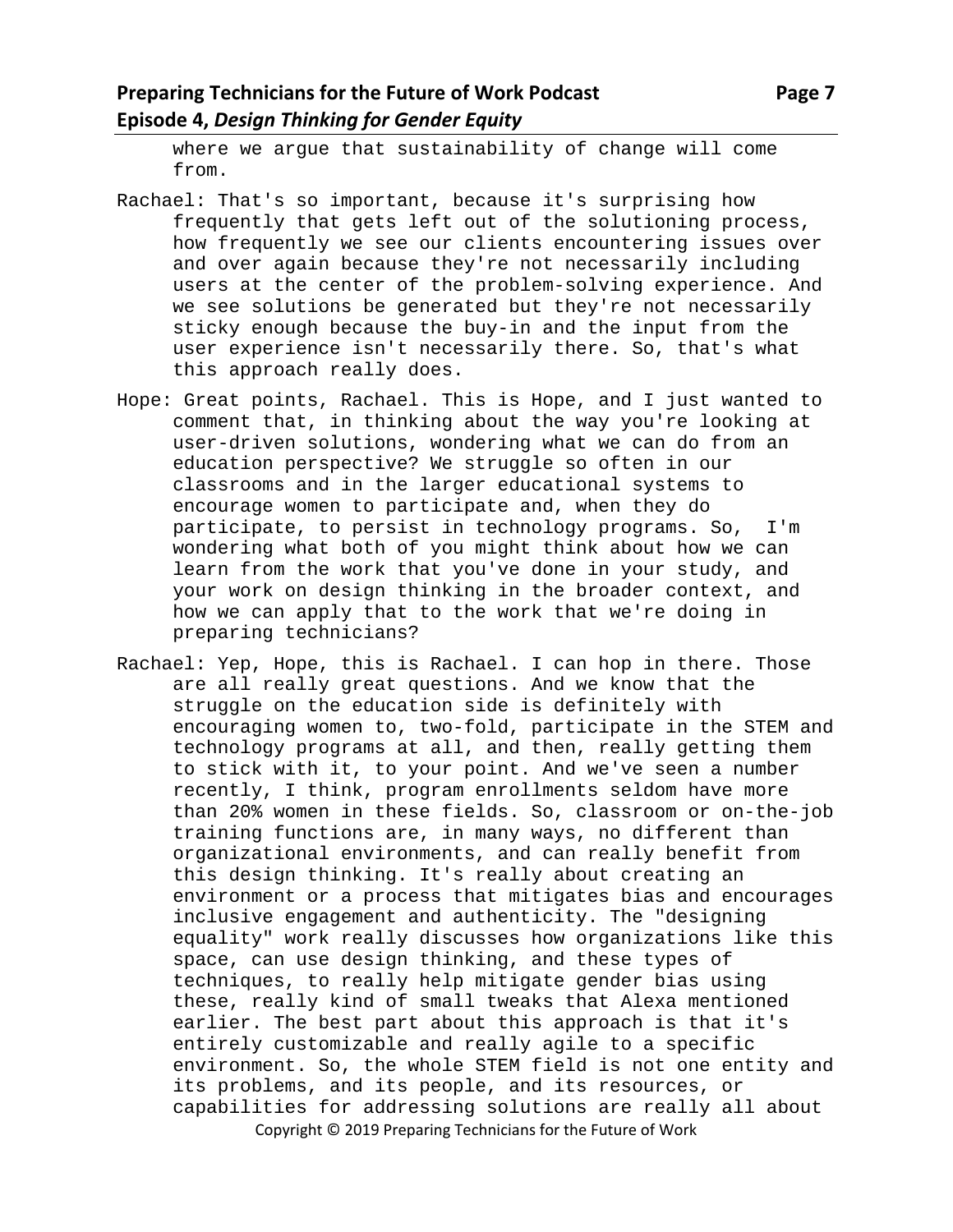channeling the human centered lens and really focusing in on what the user experience is, and what impact it's having.

Alexa: Hi, Rachael. This is Alexa. I think it would be helpful to have an example here. So, in the paper we walk through a few hypothetical examples of how one might approach the problem of women recruitment, retention, and advancement. So, you know three hypothetical phases: how they might approach those issues differently when they use the humancentered design versus a traditional approach, or what one might usually do in an organizational environment. So, for example, let's think about recruitment or enrollment for a technical program, like you all mentioned. So, traditionally people might think: Our problem is that we need to enroll more women. So, let's have special events targeted at recruiting women, and some special advertising that targets women to consider applying or joining this program. Conventionally, this is the way people would think about engaging more women in something: specifically using these kinds of specially targeted events and programs and applications and things like that. So, well, what if the issue really isn't that women aren't interested in applying? That these solutions kind of assume what the problem is. Maybe through some interviews, process mapping of what the process looks like, journey mapping (what is the experience of a woman as she comes through this process), and different focus groups, and other sort of ethnographic research methods, really focused on that human centered lens. You probably find out something else. For example, maybe part of the issue is the questions that are being asked in interviews or early discussions. Maybe they're gendered, or they're biased—based on someone's perspective or opinions. Or they give off messages that women aren't welcome—maybe unintentionally. Maybe data shows that the language or word choice being used to advertise opportunities or trainings discourages women from applying. Or maybe those words or language engage men more than women. There's a lot of research on how language, and job descriptions, or opportunity description, can be really gendered. Maybe an open-house event or some training event only has men from organizations in attendance, and that makes women feel like they may not be able to succeed there. Or it may be the actual physical environment only has pictures or references to men, or maybe have some way of making women feel uncomfortable or less likely that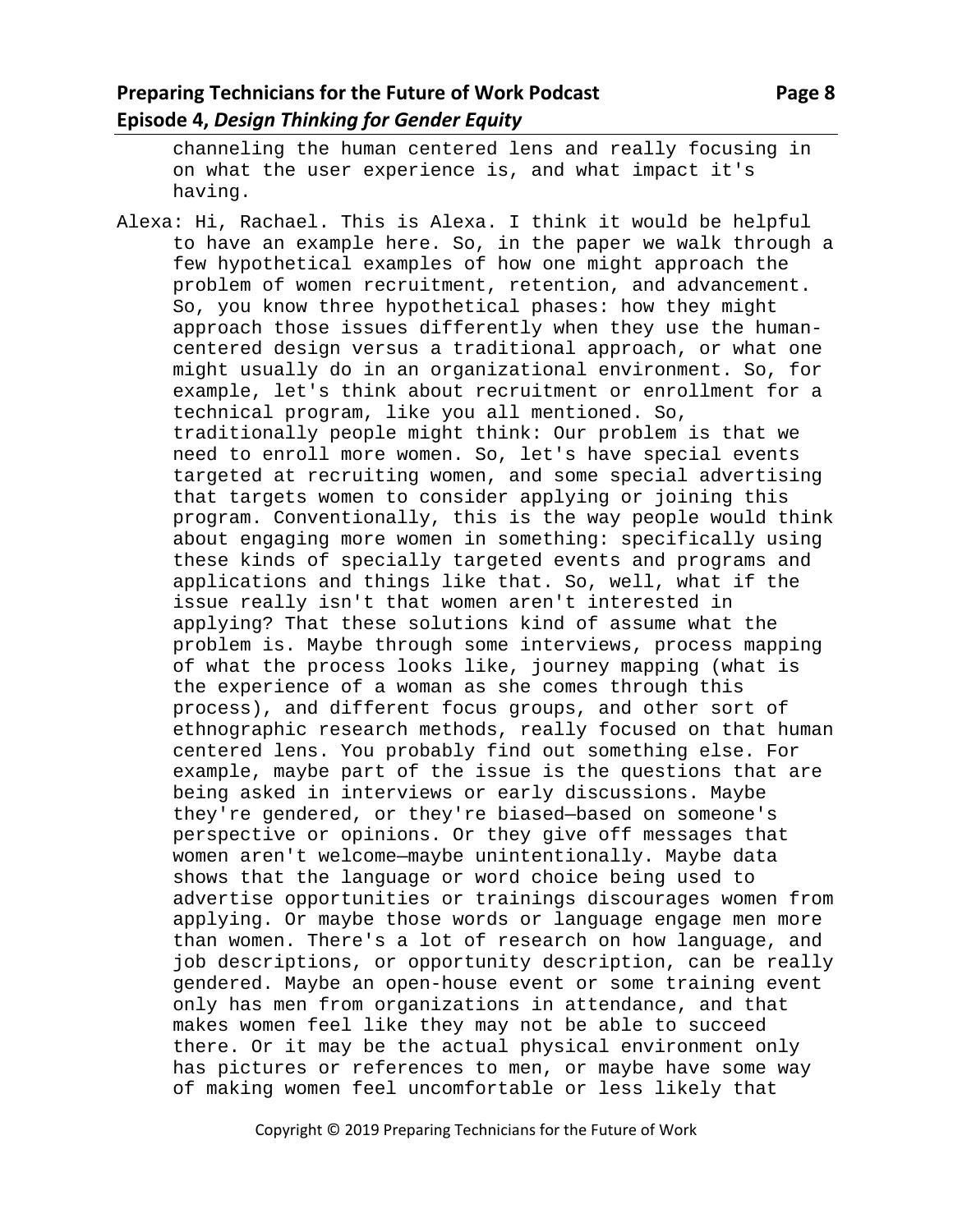### **Preparing Technicians for the Future of Work Podcast Page 9 <b>Page 9 Episode 4,** *Design Thinking for Gender Equity*

they're going to be able to succeed. So, all of these are really interesting possibilities that can come out through design thinking: research focused on the experience of the user. And they wouldn't necessarily be addressed by simply having an event focused on engaging women to apply, right? So, anyway based on the research with the key people, you can really home in on what things are driving the problem, which automatically sets you up for more success. And then you bring in those same people to help brainstorm solutions that would work for them and their experiences and make them feel like they can engage and succeed. Because then they'll stay. Then they'll engage. And then they'll be there. And then you pilot those small tests of change to see if they're encouraging more women to apply and enroll. And so, by using this cycle of data and feedback to see what's working and what doesn't, you can constantly refine your solutions to see what really works. And exactly like Rachael says, this approach is wonderfully customizable and agile to any environment, organization, or experience you're looking to better. And so, in this case why are women not engaging with technical careers from the educational or job training phases? And we think design thinking is an approach that can really get people there.

- Hope: Those are great suggestions. And I'm thinking, so, let's say we've been very intentional about carefully selecting our strategies that we're using to recruit women. We've made some of those small intentional tweaks, like you described. And we've been successful in recruiting more women to participate in our programs. Now they're in our classrooms. Now what do we do from an instructional standpoint, from an environmental design standpoint to support them, and to make sure that they feel comfortable and engaged, and will be able to persist in those programs?
- Alexa: Oh, great question! And so, my answer is going to be very similar. What about the physical classroom setting? What about the teacher and how they teach? What about the work in the way it's given, or the way it's assigned? Are their teamwork environments? There's so many little pieces of the classroom and educational settings that can also be directly applied here. Like Rachael says, it's no different than any other organizational environment that you analyze. So, in that case, once women are in that setting, taking them aside and saying, "What is your experience like in this? How are you feeling? Is it motivating you to advance? What parts of the testing process? Or job training and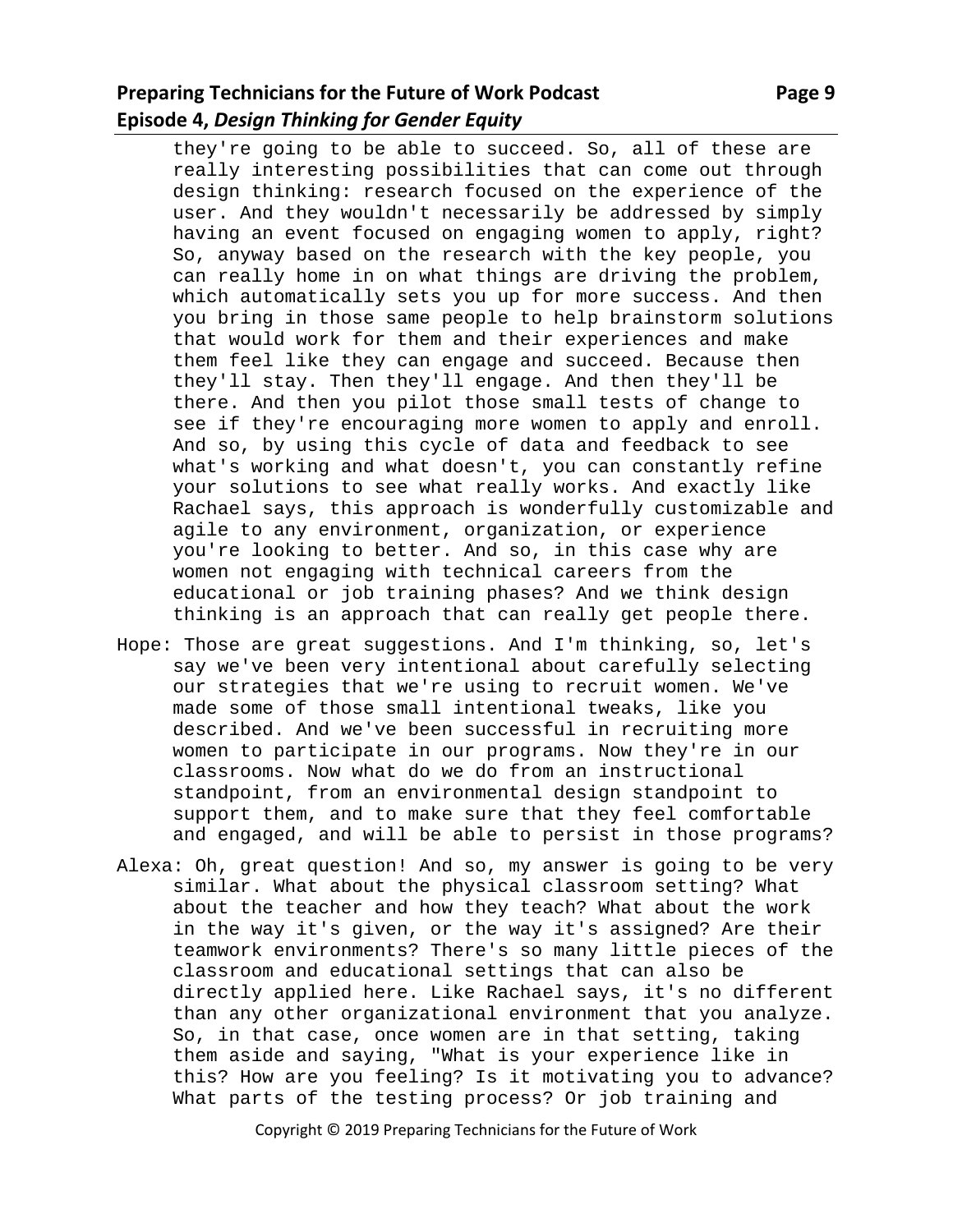things like that? There's so many different elements. And really uncovering, "What about their experience is important and is influencing their engagement and their retention?" And then, looking at the data as well. And, not only looking at it versus men and women, but looking at different age groups, other demographics, like Rachael mentions, other identities and characteristics that might be influencing different types of experiences. So, really segment your data, talk with the user, in this case women and other stakeholders, to learn what's happening in this environment and what are the tweaks here where we can mitigate bias a little bit, remove room for bias to seep in: in the way we teach, the way we test, the way we advance students, and really look at the problem through that way.

- Hope: And what would you suggest to faculty members, let's say, who are very engaged in the comments that you've shared and the ideas and strategies, but it still seems like a monumental task in front of them? Where might you suggest they start the process? And would this be a journey that they would undertake on their own, or in partnership or collaboration with other faculty within their department?
- Rachael: This is Rachael. That's a great question, Hope. I think the first thing we would encourage classrooms and instructors to do is really start small. And that's one of the major components of design thinking is start by just taking the first step of engaging stakeholders—users, students, faculty—in a safe way, maybe through one-on-one interviews, maybe through focus groups, to really start gathering insights to learn more about their journeys moving through the experience of being in this educational STEM space. And start to just identify and document some of the unique barriers that people are facing—women in particular are facing—as they're moving through these environments. And starting to really map out: what are some of the initial tweaks that we could be making? Your version of putting up a screen, or trying to use that orchestra analogy, to identify some small tweaks that could be made in this space to start improving the inclusion environment for women. Of course, the other thing we'd encourage all of your listeners to do is go read the paper, which I believe is in the Show Notes, and really think that this will be kind of a great platform for you to get started on making some initial steps towards implementing design thinking in your own STEM educational space.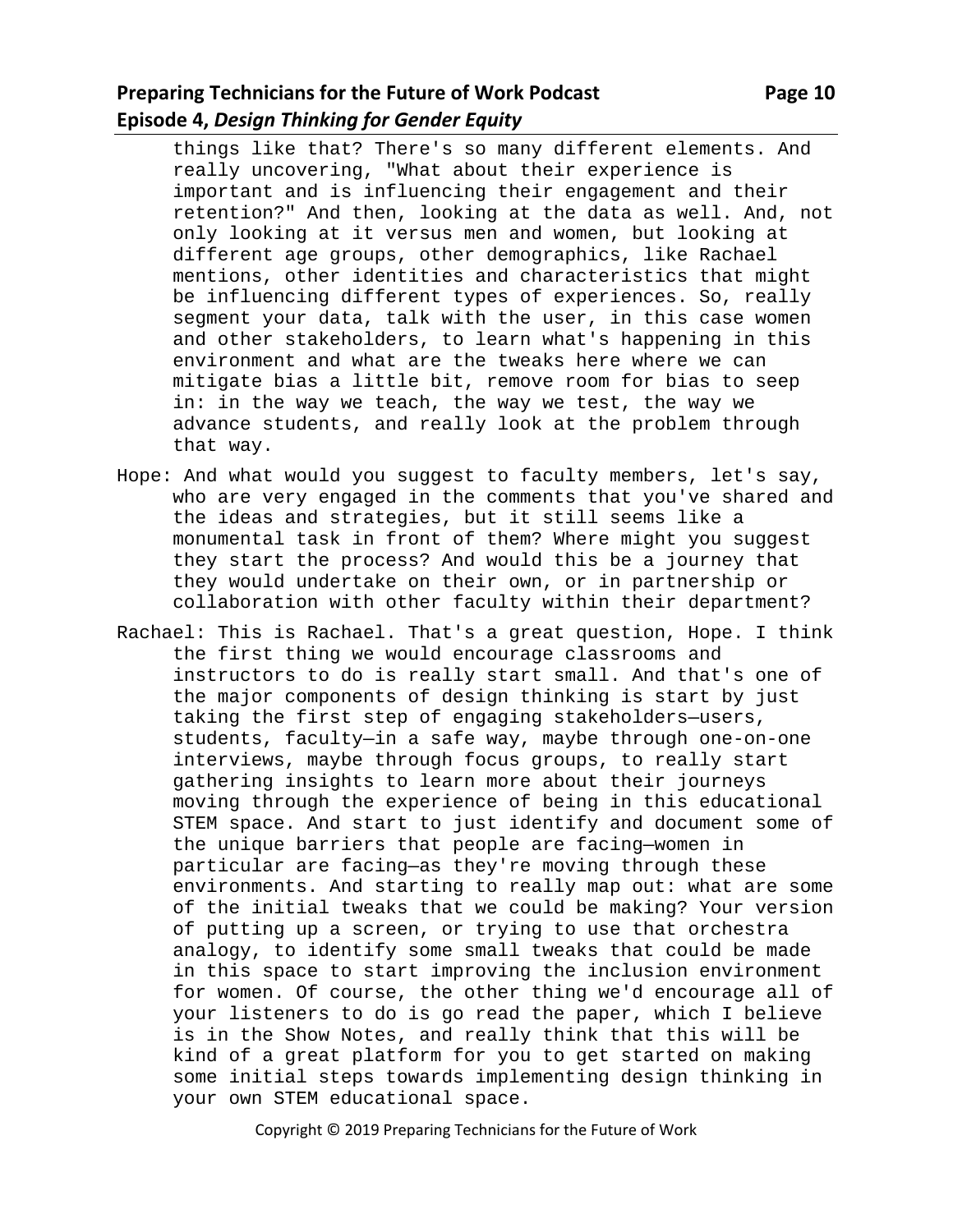## **Preparing Technicians for the Future of Work Podcast Page 11 Episode 4,** *Design Thinking for Gender Equity*

- Alexa: This is Alexa. I'll add on to that, too, Rachael. So, in addition to the big plug for reading the paper, it's really practical, and has really great examples of where one might diverge from traditional thinking to apply design thinking. So, there's a lot of great ideas and tips in there. So, definitely reiterating the plug to read the paper. A few other things I would add though. One, collect gender disaggregated data. If you have data on students in the classroom, and maybe how they're testing, or maybe do a small anonymous survey in the classroom. Start there. Ask questions about how people feel about the classroom environment, or the teaching, or the instructional tone, or the content, or their classmates, or teamwork environments, or things like that. And ask how they're feeling about their abilities to succeed in the class, or if they're likely to continue in this direction, or move forward with advancing in this type of career or move on to certain types of job training. You can really look at: are people experiencing this differently? So, collect that gender desegregated data. And that's where Rachael's suggestion about ultimately starting to work with others, so you're working more "at scale," starting small is important, but by bringing together other faculty members and a larger group of people bring in more diverse perspectives. And then really think about how are things happening across, and how can we use an economy of scale to make some changes to see if they're working. And so, the second point I would make relevant to that is: engage diverse perspectives from the start. And, I think, that's probably one of the most important things after reading the paper and after starting small is: make sure from the beginning, when you're looking to problem solve, you're really digging into what the user, or the person of interest, or the experience of interest, on how they're feeling and what they're experiencing. Because once you start there, you can engage that perspective in every part of the problem definition and solutioning process. And that's really where we think that change can be, not only sustained but, make a real difference. In this case, engaging women in that technician setting and helping them to feel like they can advance and then retain them in that industry.
- Mike: Alexa, it's Mike. Thank you for your comments, Rachael; and comments from Hope. It's just been a fascinating discussion. I wanted to point out one thing that I learned from reading your paper. That, in addition to starting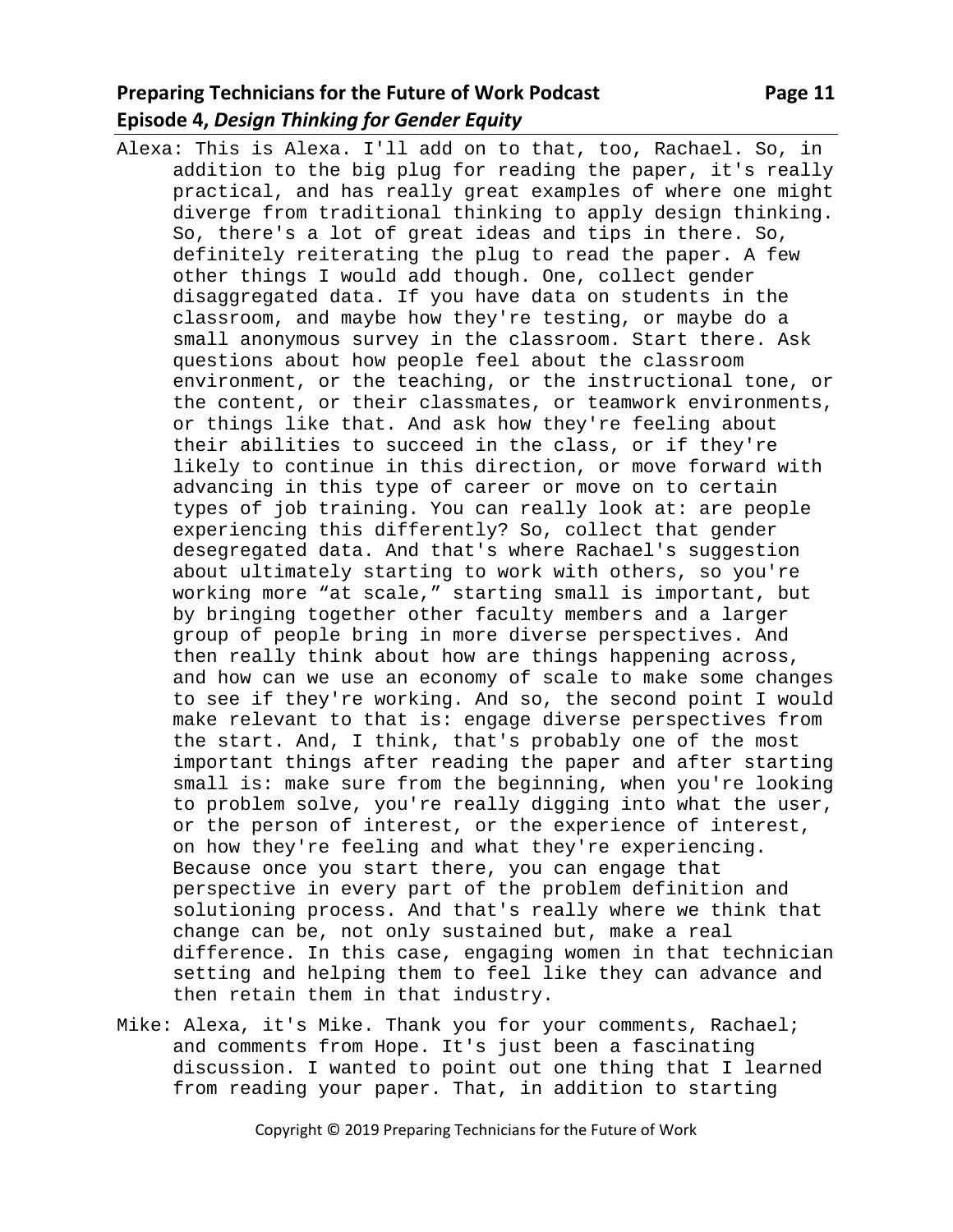small, and collecting data, and things that you've talked about today, one of the points you make is being transparent with your results and communicating change. I think that really is an important aspect of this, as well. Don't you think so, Alexa?

- Alexa: Oh, 100%! So, I think something that Rachael mentioned earlier is that a lot of leaders, in this case faculty or teachers, they want to be better at inclusion and improving diversity. Intention is there. And so, when you're looking to make changes to that and really improve, there's nothing better we would recommend than being transparent about what you're doing, why you're doing it, and communicating what you're finding. Transparency is so important to get people bought into a topic, and a problem, and a solution. So, when you're spreading awareness about this idea of "We're looking to better figure out how to engage you. We're looking to eliminate bias from this environment." And that helps everyone play a role. And that helps everyone in the environment take ownership about how they can acknowledge and tackle it, and how the organization at large, or the classroom at large—what steps they're taking to address it. Transparency is so important in such a great way to also sustain change.
- Hope: Thank you, Alexa and Rachael, both of you. It's been great hearing you share your work with us, what you found in your research, how you've put it into practice, and then how that translates into actionable items that, in the education world, we can apply as well. And the strategies that you shared: both the "starting small" encouragements, but also then being very transparent, collecting data things that we know, but we might not be doing—when we're thinking about redesigning the classroom environment. And so, I think this has just been great information. And the collaborative way in which you've shared it is very encouraging to our audience, as they begin to think about additional ways they can really embrace design thinking from a classroom perspective and from an inclusion perspective. Thanks so much for your time today. We just can't thank you enough.
- Copyright © 2019 Preparing Technicians for the Future of Work Mike: One of the things that really struck me in our discussion today, as we thank Rachael and Hope and Alexa for participating today, is something that Rachael said. She said, "You know, we're not actually all the same. We're not monolithic." And I'm thinking to myself I've sort of forgot that. There's not one solution that fits all! So, that was